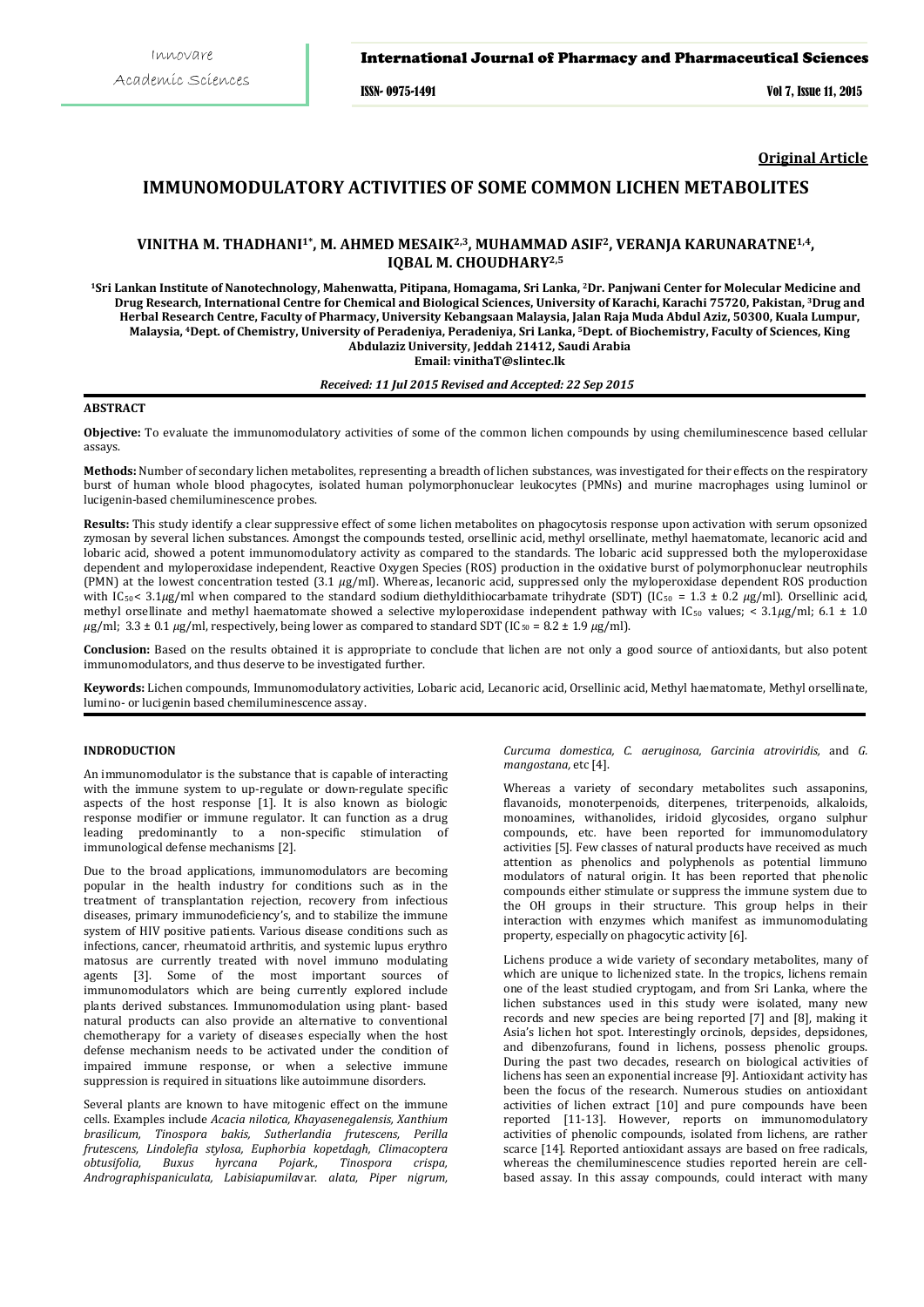possible targets, intra- (with enzymes or with regulatory signaling molecules) or extra-cellular (receptor) along with the production of ROS. We report herein the immunomodulatory activities of some common lichen compounds, representative of the breadth of lichen substances, based on chemiluminescence assays.

## **MATERIALS AND METHODS**

#### **Lichen compounds**

We selected representative members of several classes of lichen metabolites (Figure 1). This includes the mononuclear aromatic compounds, namely orcinol (1), orsellinic acid (2), methyl orsellinate (3), methyl haematommate (4), methyl-βorcinolcarboxylate (5), montagnetol (6), *p*-depsides namely atranorin (7), lecanoric acid (8), erythrin (9), the *m*-depside sekikaic acid  $(10)$ , the depsidone lobaric acid  $(11)$ , the ubiquitous dibenzofuran (+) - usnic acid (12) and the triterpenoid, zeorin (13), isolated from the lichens *Parmotrema grayana*, *Heterodermia obscurata*, *Rocella montagneii* and *Cladonia* sp. [11].

#### **Polymorphonuclear neutrophils (PMNs) Isolation**

Briefly fresh human blood was obtained by vein puncture aseptically from healthy volunteers (25–38 years of age) in hapranized tubes [15]. The buffy coat containing polymorphonuclear neutrophils (PMNs) was collected by dextran sedimentation, and the cells were isolated after the density gradient centrifugation. The (PMNs) were collected from the tube base along with the red blood cells (RBCs). Cells were obtained after the RBCs lysis by using hypotonic solution, and suspended in Hank's balance salt solution (pH 7.2), free of calcium and magnesium ions (HBSS-). At the time of the experiment, cells were adjusted to their required concentration by using HBSS<sup>++</sup>, containing calcium and magnesium [15].

#### **Chemiluminescence assay for determination of immunomodulatory activity**

Luminol-enhanced chemiluminescence assay was performed as described by Helfand *et al.* (1982) [16]. The whole blood (diluted 1:20) and PMNs  $(1 \times 10^6)$ , suspended in Hank's balance salt solution containing calcium and magnesium (HBSS<sup>++</sup>), were incubated with 25 *µ*l of each test compounds 1–13, dissolved in MeOH at concentrations of 3.1–100 *µ*g/ml for 15– 30 min. To the mixture was added 25  $\mu$ l (20 mg/ml) of phagocytosis activator, zymosan (*Saccharomyces cerevisiae* origin; Sigma Chemical Co., St. Louis, MO), followed by chemiluminescence probe luminol (3- aminophthalhydrazide) (G-9382 Sigma) 25 *µ*l (7 × 105 mol). Then HBSS<sup>++</sup> was added to adjust thefinal volume to 0.1 ml. HBSS<sup>++</sup>alone without the compound was used as a control. The chemi luminescence's peaks were recorded with a Lumino meter from Labsystems Luminoskan (Helsinki, Finland) for 50 min. in the repeated scan mode. Peak and total integral chemiluminescence reading was expressed in the relative light unit. If the test compound showed immunomodulatory activity, a reduction in chemiluminescence was observed. Similar reactions were repeated using another chemiluminescence probe, lucigenin (bis-*N*-methyllacridinium nitrate).

### **RESULTS**

In order to test the immunomodulatory effect of the lichen compounds, we investigated their inhibitory effect in a range of concentrations  $(3.1 - 100 \mu g/ml)$  on the oxidative burst activity of whole blood phagocytes. Phagocytic cells upon activation induce release of reactive oxygen radicals in a process called oxidative burst which is then quantified using chemiluminescence assay.

Immuno-modulatory activity of test compounds was measured in the presence of two chemilluminescenses probes the luminol, 3 aminophthalhydrazide and lucigenin, *bis*-*N*-methyllacridinium nitrate. Luminol probe can measure both intra- and extra-cellular ROS, especially  $O_2$ <sup>- $\bullet$ </sup>,  $H_2O_2$ , and OH<sup>-</sup> free radicals, while lucigenin can detect extra-cellular ROS, especially  $O_2$ <sup>- $\bullet$ </sup>, and OH<sup>-</sup> free radical. Consequently, both probes provide global ROS values, but no detailed information on intracellular levels of  $H_2O_2$  or  $O_2$ <sup>- $\bullet$ </sup>, *etc.* Ibuprofen and sodium diethyldithiocarbamate trihydrate (SDT) were used as the positive control.

In the current study, our results showed the ubiquitous compounds which are present in almost all lichens namely the depside atranorin (7), dibenzofuran usnic acid (12) and triterpenoid zeorin (13) showed no significant immunomodulatory activity in any of the assays. Similarly, in our previous studies, we reported that these compounds possess no significant antioxidant activity, neither against DPPH (1, 1–Diphenyl–2–picrylhydrazyl radical) nor on super oxide inhibitory (SOI) or in nitric oxide (NO) radical scavenging assays. However, the *m*-depside sekikaic acid (10) and *p*-depside erythrin (9), which was reported to have high SOI activity, also did not show any immunomodulatory effect [11, 12].

On the other hand, the *p*–depside lecanoric acid (8) and the depsidone lobaric acid (11) which are reported to show high antioxidant activity in SOI assay, showed a moderate inhibitory activity in whole blood phagocyte assay with an IC<sub>50</sub> of 23.2  $\pm$  5.6  $\mu$ g/ml and 37.6  $\pm$  0.9  $\mu$ g/ml respectively, when compared to the standard Ibuprofen having an IC<sub>50</sub> of 11.8  $\pm$  1.9  $\mu$ g/ml. From the compounds tested, lobaric acid showed most potent inhibitory activity in both intra- and extra-cellular reactive oxygen species (ROS) (IC50< 3.1 *µ*g/ml) when compared to standards sodium diethyldithiocarbamate trihydrate (SDT)which showed IC<sub>50</sub> 1.3  $\pm$  0.2  $\mu$ g/ml in intra-cellular luminol assay, and IC<sub>50</sub> = 8.2 ± 1.9  $\mu$ g/ml in extra-cellular lucigenin assay. Whereas lecanoric acid (8) was more potent against intra-cellular ROS (IC50< 3.1 *µ*g/ml), as compared to extra-cellular ROS (IC<sub>50</sub> 14.5 ± 2.6 *μg*/ml).

Mononuclear aromatic compounds, methyl haematomate (4) and methyl orsellinate (3), showed a moderate effect on whole blood and intra-cellular ROS, however, they strongly inhibited extra-cellular ROS with  $IC_{50}$  values  $3.3 \pm 0.1 \mu g/ml$  and  $6.1 \pm 1.0 \mu g/ml$ , respectively, when compared to the standard SDT (IC<sub>50</sub> =  $8.2 \pm 1.9$ ) *µ*g/ml). These compounds are reported to be *in-vitro* NO radical scavengers [11]. Similarly methyl-*β*-orcinolcarboxylate (5), which is also, reported as a potent NO scavenger, showed no effect on intracellular ROS, but, showed a moderate inhibitory effect on extracellular ROS from the whole blood (IC<sub>50</sub> 27.1  $\pm$  8.4  $\mu$ g/ml). On the other hand, orsellinic acid (2), which had shown moderate antioxidant activity in DPPH and SOI assay, showed a very potent immunomodulatory effect in all assays, including the highest on whole blood (IC<sub>50</sub>=  $10.4 \pm 0.5 \mu g/ml$ ), which was higher than the standard Ibuprofen (IC<sub>50</sub>=  $11.8 \pm 1.9 \mu$ g/ml). The IC<sub>50</sub> value of orsellinic acid (2) against intra-cellular ROS was 7.7 ± 1.7 *µ*g/ml (standards SDT; IC50= 1.3 ± 0.2 *µ*g/ml) and in extra-cellular ROS was  $\frac{1}{5}$  3.1  $\mu$ g/ml (standard SDT; IC<sub>50</sub>= 8.2 ± 1.9  $\mu$ g/ml). The immunomodulatory activity of orcinol (1) and montagnetol (6) was insignificant. Results are tabulated in table-1. fig.1 illustrates the immunomodulatory activities of the compounds tested in whole blood phagocytes, over a wide range of concentrations, and with test standards Ibuprofen.

#### **DISCUSSION**

The chemiluminescence is an efficient and highly sensitive technique to investigate reactive oxygen species (OH,  $0^2$  and  $H_2O_2$ , NO), which are involved in a wide variety of clinical disorders, such as atherosclerosis, reperfusion injury, pulmonary toxicity, cancer and rheumatic arthritis. The compound able to modify or inhibit these ROS through cellular interactions is considered as an immunomodulator. A few clinical agents are available for the treatment of the oxidative stress. However, many of these drugs are associated with adverse side effects. On the contrary, the natural antioxidants can be safer choices for the treatment of oxidative stress.

Increasing evidence suggests the importance of lichen compounds in the search of pharmaceuticals, especially with respect to Reactive Oxygen Species (ROS) scavenging activities. ROS have an important pathophysiological role in several types of autoimmune human diseases, and thus it is essential to treat oxidative stress, and thereby enhance the immunity of the body system. Thus the immunomodulatory agents are being used as adjuvant therapy in oxidative stress induced diseases. Similarly, antioxidants are compounds which react with free radical components, forming more stable complexes. Thus the searches for compounds with antioxidant and immunomodulatory effect have special therapeutic significance. With this aim, lichen compounds with reported antioxidant activities were evaluated for the irimmunomodulatory potential.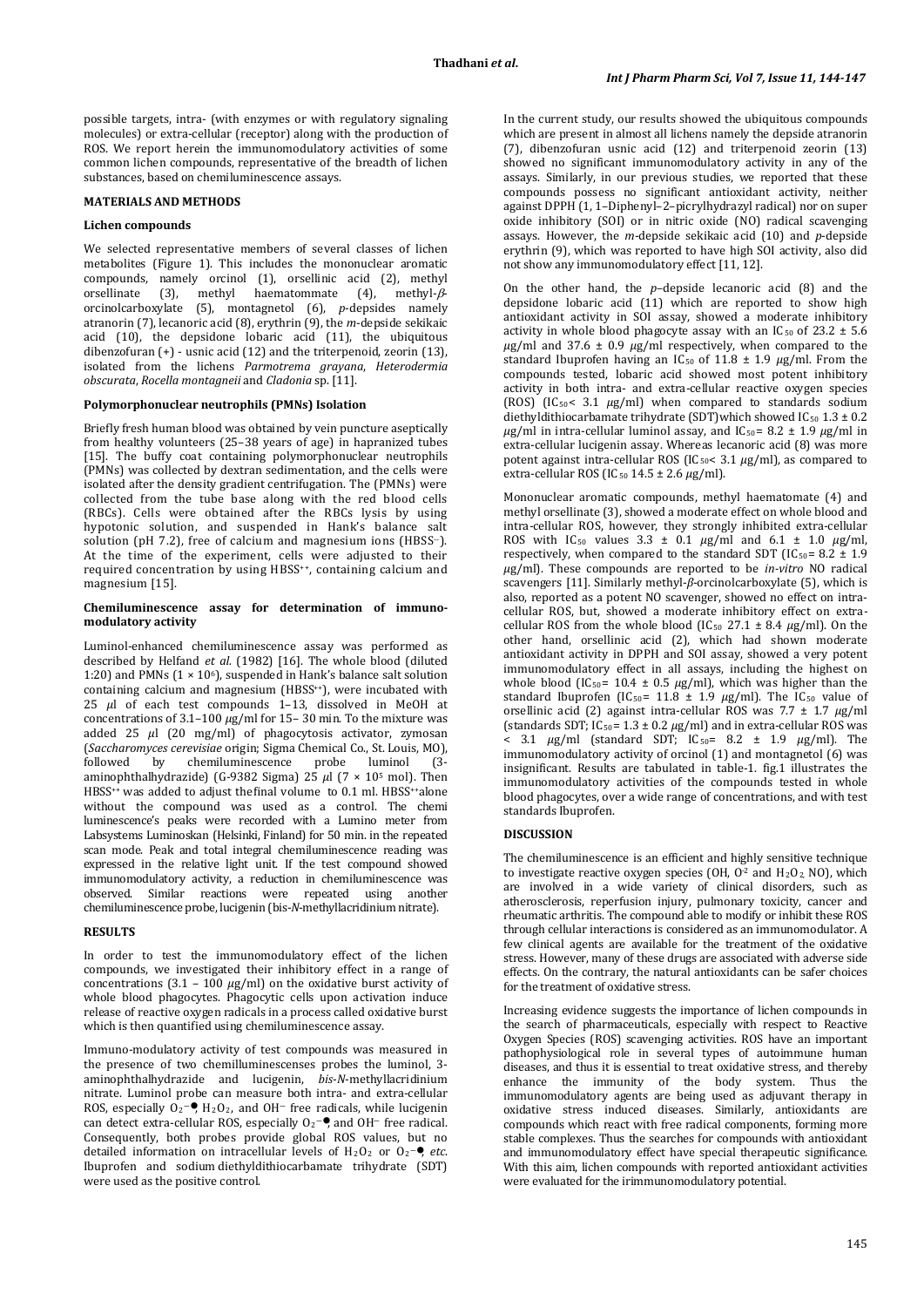

**Fig. 1: IC50 values of compounds1**–**13 at 5 different concentrations (6.2** – **100** *µ***g/ml) in the oxidative burst of the whole blood, when compared to the Ibuprofen**

| Table 1: Effects of compounds 1-13 on the oxidative burst of whole blood and polymorphoneutrophils (PMN's) activated with luminal and |
|---------------------------------------------------------------------------------------------------------------------------------------|
| lucigenin as substrates                                                                                                               |

| Compounds                               | $IC_{50}(\mu\text{g/ml})$ |                             |                          |
|-----------------------------------------|---------------------------|-----------------------------|--------------------------|
|                                         | <b>Whole blood</b>        | Polymophonucler neutrophils |                          |
|                                         |                           | Luminol                     | Lucigenin                |
| Orcinol (1)                             | $57.9 \pm 11.0$           | $37.5 \pm 5.3$              | $29.5 \pm 8.8$           |
| Orsellinic acid (2)                     | $10.4 \pm 0.5$            | $7.7 \pm 1.7$               | < 3.1                    |
| Methyl orsellinate (3)                  | $51.6 \pm 3.6$            | $23.6 \pm 1.2$              | $6.1 \pm 1.0$            |
| Methyl haematomate (4)                  | $37.1 \pm 7.3$            | $15.2 \pm 4.4$              | $3.3 \pm 0.1$            |
| Methyl- $\beta$ -orcinolcarboxylate (5) | $71.4 \pm 0.9$            | > 50                        | $27.1 \pm 8.4$           |
| Montagnetol (6)                         | $95.7 \pm 5.3$            | $20.6 \pm 7.4$              | $31.8 \pm 4.6$           |
| Atranorin (7)                           | >100                      | $9.8 \pm 2.6$               | $15.1 \pm 5.6$           |
| Lecanoric acid (8)                      | $23.2 \pm 5.6$            | < 3.1                       | $14.5 \pm 2.6$           |
| Erythrin (9)                            | >100                      | $\overline{\phantom{a}}$    | $\overline{\phantom{a}}$ |
| Sekikaic acid (10)                      | >100                      | $\overline{\phantom{a}}$    | ۰                        |
| Lobaric acid (11)                       | $37.6 \pm 0.9$            | < 3.1                       | < 3.1                    |
| Usnic acid (12)                         | >100                      | $\overline{\phantom{a}}$    | $\overline{\phantom{a}}$ |
| Zeorin $(13)$                           | >100                      | $\overline{\phantom{a}}$    | $\overline{\phantom{a}}$ |
| Ibuprofen                               | $11.8 \pm 1.9$            | $2.5 \pm 0.6$               | $\overline{\phantom{a}}$ |
| Sodiumdiethyldithiocarbamatetrihydrate  |                           | $1.3 \pm 0.2$               | 8.2<br>±1.9              |

Luminol, lucigenin assays were not carried out for compound which showed IC<sub>50</sub> values> 100 μg/ml in the whole blood assay. Values are expressed as mean  $\pm$  SEM of 3 replicates (n = 3); P< 0.05

Of the 13 compounds tested, compounds 2, 3, 4, 8 and 11 were found to posses *in-vitro* inhibitory activity against oxidative burst from whole blood upon activation with serum opsonized zymosan. Orsellinic acid  $(2)$  showed a potent inhibitory effect on the oxidative burst of the whole blood (IC<sub>50</sub> 10.4 ± 0.5  $\mu$ g/ml), when compared to ibuprofen (IC<sub>50</sub> 11.8 ± 1.87 μg/ml). Lecanoric acid (8) and lobaric acid (11), on the other hand, showed a moderate inhibitory activity on the oxidative burst of whole blood with an  $IC_{50} = 23.2 \pm 5.6 \ \mu g/ml$ and  $37.6 \pm 0.9 \,\mu g/ml$ , respectively.

However, lobaric acid suppressed both the myloperozidase dependent and myloperozidase independent ROS production in PMNs at the lowest concentration tested (3.1 *µ*g/ml), whereas lecanoric acid was found to be significantly potent in the myloperozidase dependent pathway. On the other hand, orsellinic acid (IC 50< 3.1 *µ*g/ml), methyl hematomate (IC<sub>50</sub> 3.3  $\pm$  0.1  $\mu$ g/ml) and methyl orsellinate (IC<sub>50</sub> 6.1  $\pm$ 1.0 *µ*g/ml) showed a selective myloperoxidase independent pathway as compared to the standard SDT (IC50 = 8.16 ± 1.9 *µ*g/ml),which indicate its specificity against superoxide free radicals that is mainly released extra cellularly. All these compounds showed potent

antioxidant activities, either in SOI or NO scavenging assay [11]. However, other compounds which showed *in-vitro* radical scavenging activities in antioxidant assays, such as sekikaic acid and erythrin [11] did not show any immunomodulatory effects.

## **CONFLICT OF INTERESTS**

Declared None.

## **REFERENCES**

- 1. Utoh-Nedosa AU, Akah PA, Okoye TC, Okoli CO. Evaluation of the toxic effects of dihydro artemisinin on the vital organs of Wistar albino rats. Am J Pharmacol Toxicol 2009;4:169-73.<br>Tzianabos 0. Polysaccharide immunomodulators
- 2. [Tzianabos](http://www.ncbi.nlm.nih.gov/pubmed/?term=Tzianabos%20AO%5Bauth%5D) O. Polysaccharide immunomodulators as therapeutic agents: structural aspects and biologic function. Clin Microbiol Rev 2000;13:523-33.
- 3. Herrmann ML, Schleyerbach R, Kirschbaum BJ. Leflunomide: an immunomodulatory drug for the treatment of rheumatoid arthritis and other autoimmune diseases. Immuno pharmacology 2000;47:273–89.